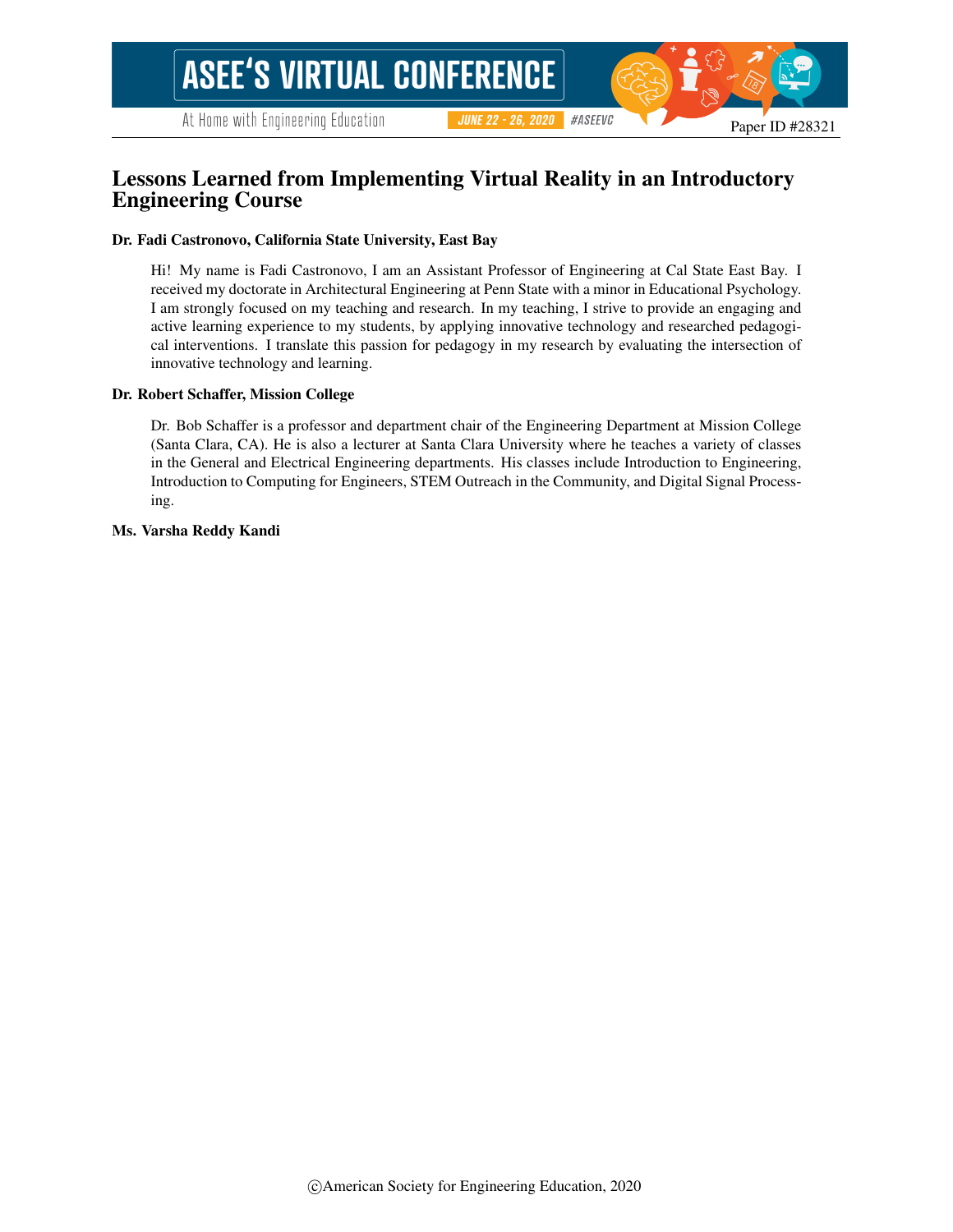**Lessons Learned From Implementing Virtual Reality in an Introductory Engineering Course**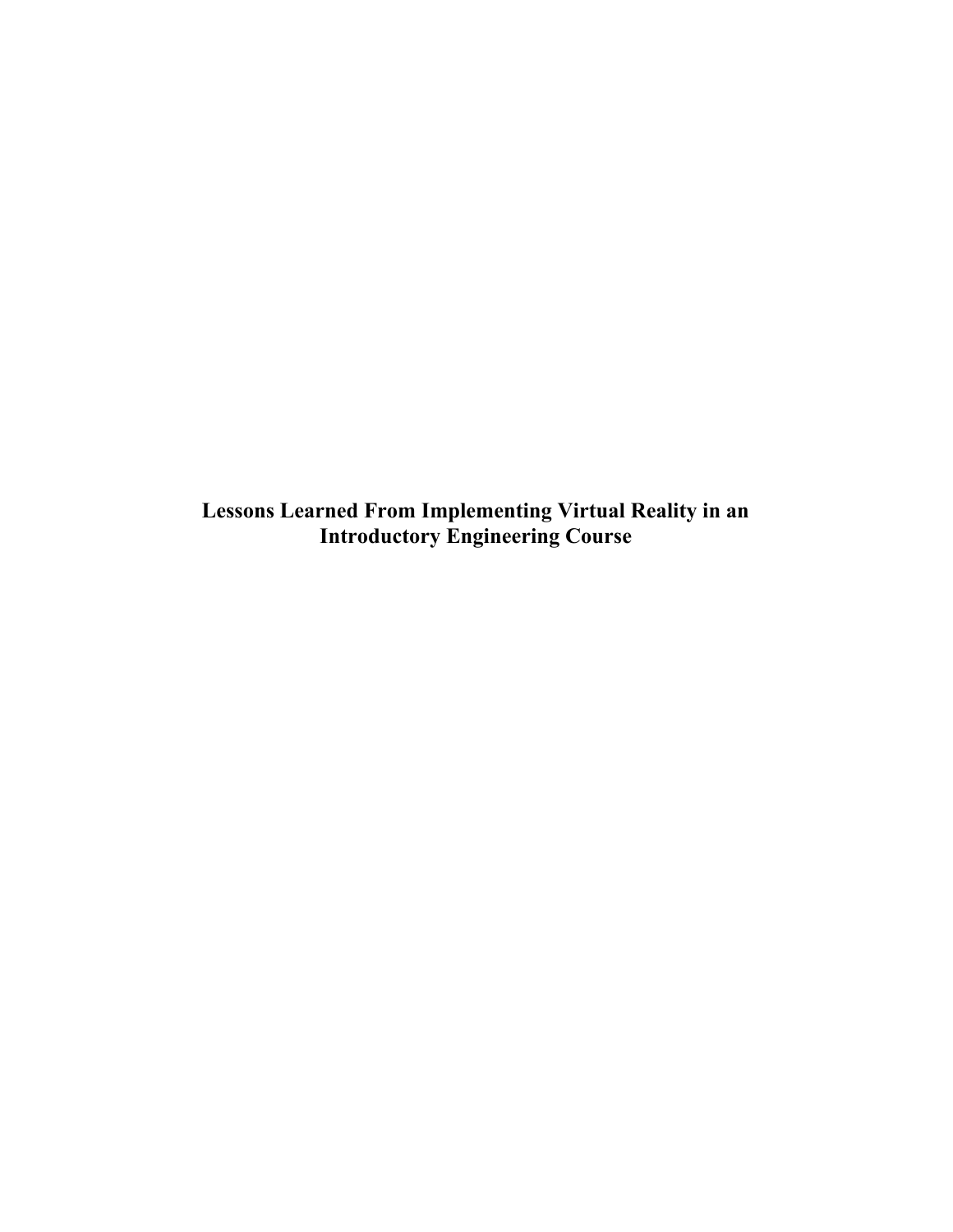#### **ABSTRACT**

In this paper, the research team will discuss the lessons learned from the design of a new Introduction to Engineering course at two California institutions: a community college, and a university. The design of the course focused on engaging students with innovative technology and empowering students to develop technology-based engineering solutions for their semester project. The goal of this paper is for the authors to share their experiences in 1) designing VR-infused activities and design challenges for their courses, 2) developing two VR-ready classrooms, and 3) implementing virtual reality (VR) in their classroom environments. The design of the class was focused on the adoption of group-based problem-solving, educational games, and VR activities to enhance the learning of the students. The course not only focused on implementing such technology for the students to use as a learning tool but also engaged the students in developing new technology-based activities as part of their semester project.These courses leaned heavily on tools available in the Visualization and Immersion Classroom and the Experiential Reality Laboratory at the university and community college that were developed to support this course work. The authors present the learned lessons to support other instructors that are planning on implementing innovative technology in their courses.

#### **1. Introduction**

In higher education, the growing adoption of innovative pedagogy, such as active and experiential learning and online instruction, requires instructors to use a wide variety of educational techniques. Such methods include the use of both non-technology and technology-based activities, including group problem-solving, educational games, and virtual reality (VR). Research on educational games has increased steadily over the past two decades, and numerous studies have illustrated their benefits with respect to student learning [\[1\]–\[4\]](https://www.zotero.org/google-docs/?MMyZ3s). For example, Squire and Barab found that simulation games helped students increase their knowledge of history, politics, and geography [\[5\]](https://www.zotero.org/google-docs/?4VL9Nr). Castronovo et al. found that educational games can support students to develop the metacognitive skills necessary to manage civil engineering projects [\[6\].](https://www.zotero.org/google-docs/?Dc3sFS)

One particular technology that has been under increased research scrutiny is VR. VR provides learners with a sense of spatial presence and immersion that is incomparable to other media [\[7\], \[8\]](https://www.zotero.org/google-docs/?czkHG2). For example, Thorsteinsson and Shavinina found that immersing students in VR experiences aligned with the class's textbook increased their conceptual and experiential knowledge [\[9\].](https://www.zotero.org/google-docs/?P88prc) The benefits of including VR in a classroom go beyond the cognitive dimension to benefit the emotional as well. The implementation of VR in the classroom environment is still in its early stages and often analyzed through case-by-case research. Further research needs to be performed to evaluate its benefits in an engineering curriculum.

With this research opportunity, the authors of this paper decided to spearhead the implementation of VR in the engineering curriculum at their institutions, Cal State East Bay and Mission College. Therefore, the goal of this paper is for the authors to share their experiences in 1) designing VR-infused activities and design challenges for their courses, 2) developing two VR-ready classrooms, and 3) implementing VR in their classroom environments. First, they will share their process in redesigning their *Introduction to Engineering* courses. In this revamped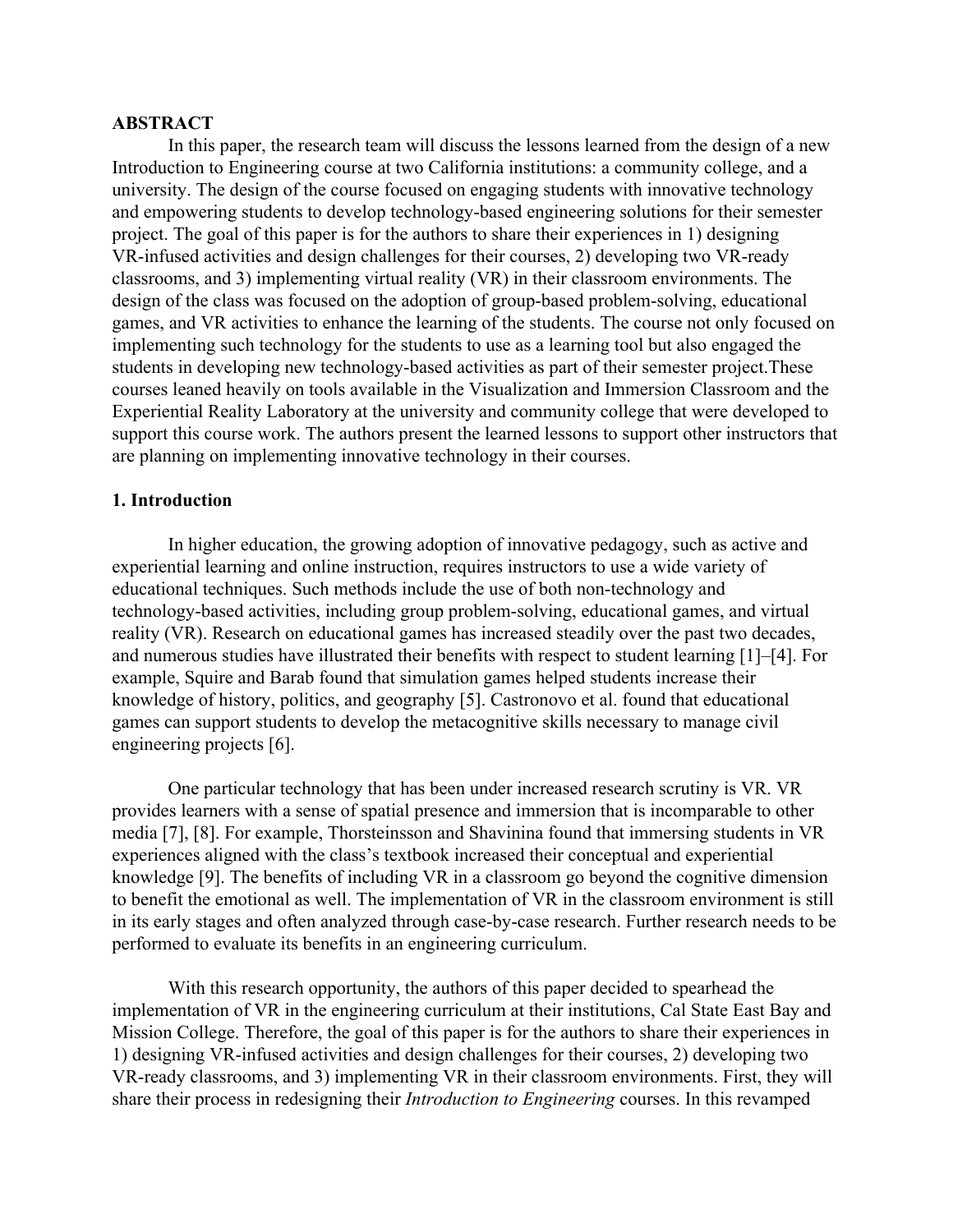course, the authors designed several activities that include VR simulations and educational games that are aligned to the courses' educational objectives. Additionally, they will share the development of three course projects that engage the students in developing new technology-based activities and connection to their curriculum and campus environment as part of their semester project. Second, they will share their experience in retrofitting, with VR technology, two computer laboratories, the Visualization and Immersion Classroom, and the Experiential Reality Laboratory, at their respective institutions. Third, and lastly, they will share their experiences with the implementation of some of the designed activities.

#### **2. Literature Review**

#### **2.1 Virtual Reality in Education**

The growing implementation of multimedia in education is a direct response to the benefits that such media brings to the learning process. In particular, visualization and visual representations have illustrated as powerful media to support and aid cognitive operations, such as problem-solving and knowledge acquisition [\[4\], \[10\], \[11\].](https://www.zotero.org/google-docs/?0Db8oF) What visualizations provide, in comparison with traditional media, is an experiential learning environment [\[12\].](https://www.zotero.org/google-docs/?nytsrX) A type of visualization method that has been a growing focus in research is VR, as it provides learners with a sense of spatial presence and immersion that is incomparable to other media [\[7\], \[8\].](https://www.zotero.org/google-docs/?Tmfhgb) For example, Thorsteinsson et al. found that immersing students in VR experiences, that are aligned to the class' textbook, increased their conceptual and experiential knowledge [\[9\]](https://www.zotero.org/google-docs/?Q9UQru). In their experiment, Thorsteinsson et al. allowed students to engage in trial and error activities to solve problems by testing their hypothesis in a simulated environment that provided feedback [\[9\].](https://www.zotero.org/google-docs/?jn0J9T) In another example, Kandi et al. found that by engaging students in a VR construction site, they were able to gain stronger design evaluation and mistake identification skills [\[13\].](https://www.zotero.org/google-docs/?ebGQlu) Specifically, students that were engaged in a VR environment would find a higher number of design mistakes than when asked to evaluate the same construction site on 2D paper drawings. The benefits of including VR in a classroom go beyond the cognitive dimension but have an effect on the emotional as well. For example, according to Riva et al., VR has the capacity for users to connect emotionally with the simulated environment, causing a strong mental connection with the content [\[14\].](https://www.zotero.org/google-docs/?F5biEi)

While VR has been evaluated through a case-by-case research methodology, further research needs to be conducted to analyze its impact on an engineering curriculum-wide implementation. Based on previous research, such curriculum-wide implementation has been performed in the field of medicine, but not in engineering education [\[15\].](https://www.zotero.org/google-docs/?9GIIj5) In their implementation, Bintsadt et al. aligned their curricular learning objectives to the learning objectives of the VR simulation and found that the students had a strong positive response [\[15\]](https://www.zotero.org/google-docs/?rfjyq9). Based on this research gap in the engineering education curriculum, the benefits of VR need to be further investigated.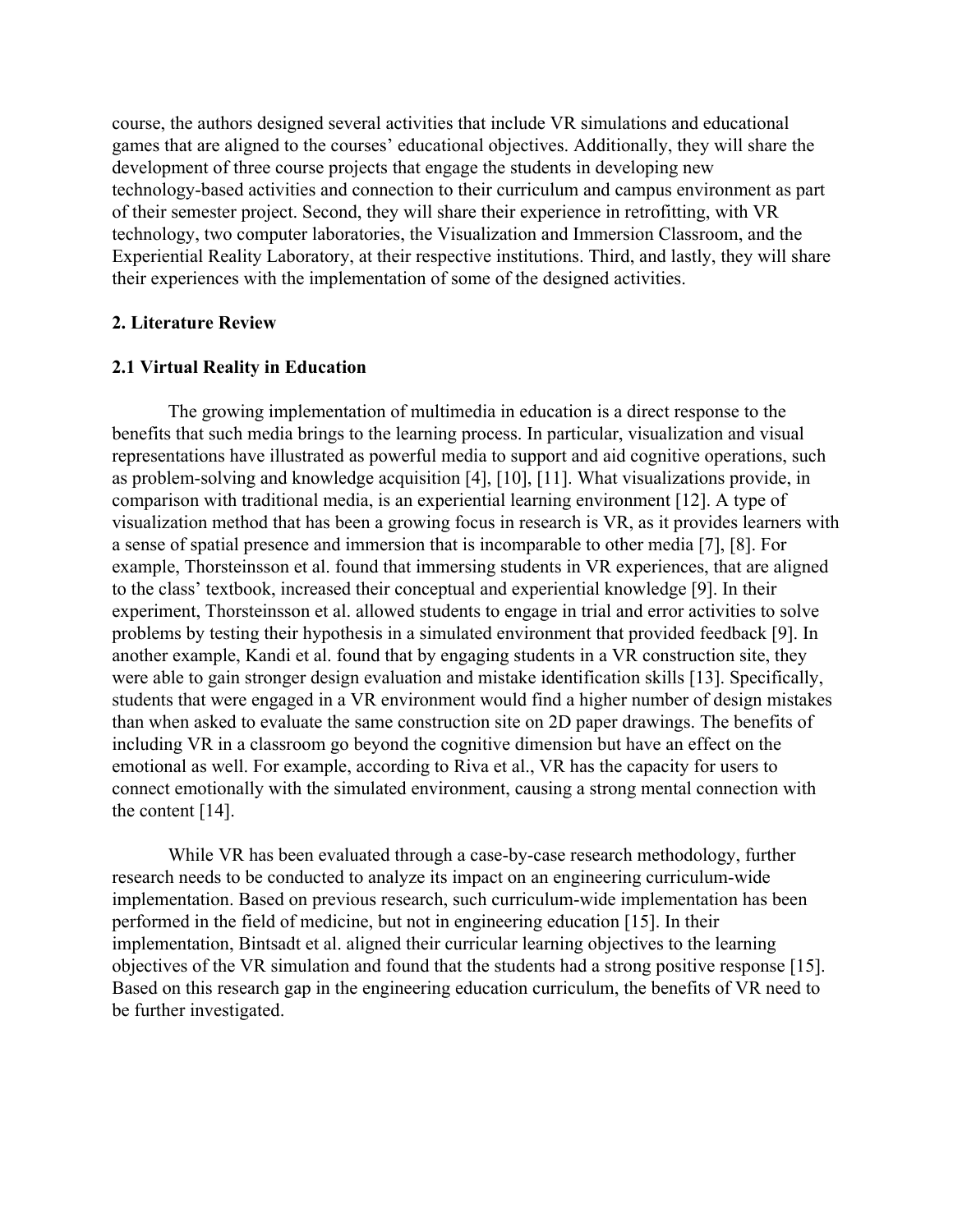#### **2.2 Educational Games in Engineering Education**

Similar to VR, simulations and educational games have shown immense potential in stimulating engagement and motivating students in learning. Educational games provide students with environments that allow them to fail fast, problem-solve, and receive immediate feedback by allowing them a safe environment to explore and test their skills [\[1\], \[16\], \[17\].](https://www.zotero.org/google-docs/?nsK7ht) Such environments give users the chance to engage in learning by doing and have meaningful experiences [\[5\].](https://www.zotero.org/google-docs/?rcoAq2) These games allow students to be engaged through multiple types of representations and have the chance to integrate verbal, aural, and visual information all at once, while not overloading their cognitive capacity [\[18\].](https://www.zotero.org/google-docs/?cGigoL) Additionally, educational games are engaging, fun, and promote users' curiosity [\[19\].](https://www.zotero.org/google-docs/?OmgBsF) Educational games have been steadily subject to research in the past two decades, and numerous studies have illustrated their benefits on student learning. For example, Squire and Barab illustrated that simulation games helped students increase their knowledge of history, politics, and geography [\[5\].](https://www.zotero.org/google-docs/?hfFYdq) Meanwhile, Liu et al. analyzed how students improved their computational problem-solving skills [\[20\].](https://www.zotero.org/google-docs/?ZUBGFU) Castronovo et al. found that students improved their project management skills through the use of interactive construction games [\[4\].](https://www.zotero.org/google-docs/?jkRp6G) Wang et al. evaluated how games allowed students to solve complex business problems [\[21\]](https://www.zotero.org/google-docs/?RoyMkl). Lastly, Castronovo et al. developed an educational game to teach incoming freshmen students on proper waste management on campus [\[22\].](https://www.zotero.org/google-docs/?l3D5If) Many other examples can be listed to illustrate the impact that educational games can have in higher education, and together with VR such benefits can be enhanced by directly immersing students in interactive environments.

# **2.3 Interactive and Immersive Classrooms**

With the implementation of innovative technology in the classroom, instructors have changed how such spaces are designed. Tablets, desktop and laptop computers, and interactive boards are being utilized and evaluated in the classroom at a growing rate [\[23\]](https://www.zotero.org/google-docs/?Ef21DV). As VR grows in its adoption, the classroom infrastructure will have to adapt to the inclusion of large display systems and head-mounted display systems. This inclusion will transform the classroom into not just an interactive space, but also an immersive space. The use of immersive technology such as large interactive display systems has already shown value in the engineering industry, where interactive workspaces have become widely diffused [\[24\].](https://www.zotero.org/google-docs/?fxopfa) Interactive workspaces can be defined as spaces that are infused with a wide variety of media, whose goal is to support the interaction between users and enhance problem-solving and collaboration [\[25\]](https://www.zotero.org/google-docs/?dpj9V4). In particular, these interactive spaces have the benefit of leveraging immersive display systems, either at a room or individual scale [\[26\].](https://www.zotero.org/google-docs/?mXcClg) The benefits of these interactive spaces have started to trickle down to the classroom. For example, the Architectural Engineering department at Pennsylvania State University has been leveraging immersive display systems not only for research in professional applications but also for academic purposes [\[27\], \[28\].](https://www.zotero.org/google-docs/?hgfRSa) In their research, Castronovo et al. found that students were able to perform collaborative problem-solving sessions by leveraging immersive display systems as a classroom and learning space [\[28\]](https://www.zotero.org/google-docs/?WZbDyu). In their research, Kandi et al. found that students were able to improve their design evaluation skills by using over 10 VR headsets at large-scale in a class of 40 students [\[13\].](https://www.zotero.org/google-docs/?rTSP4t) Liu et al. used mixed-reality experiences to teach basic science concepts on the solar system at a classroom level [\[29\]](https://www.zotero.org/google-docs/?zSh4wz). Their study showed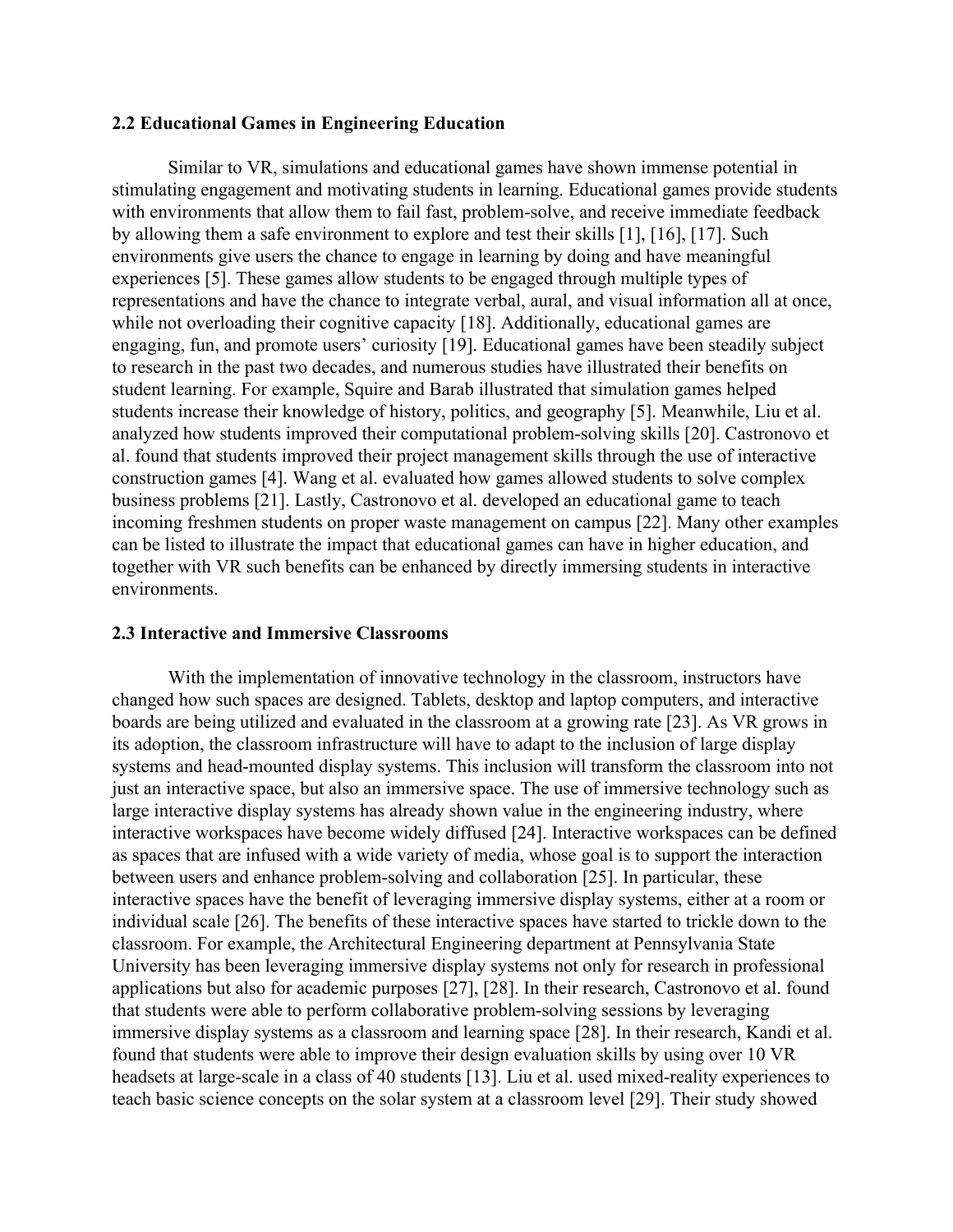that students found usefulness in the implementation of mixed-reality technology. These are just a few examples of the use of innovative technology in the classroom and, with this paper, the authors document their journey in designing and developing an Engineering course that uses such pedagogical methods and strategies.

# **3. Design of the Introduction to Engineering Course**

#### **3.1 Activities**

To determine the potential that VR has on transforming the culture of learning in engineering at a curricular level, Cal State East Bay and Mission College, started the leveraging of such technology in Fall 2019. The two institutions collaborated on the redevelopment of their Introduction to Engineering and Design courses to include a variety of games and VR experiences. The schools designed their new version of the course by including five VR experiences and two desktop educational games (Table 1). The team developed instructional material for all of the games that did not include it. For those games that included instructional material, the team changed it to best suit their needs.

The first activity was designed around the VR game *Keep Talking Game*; the game "*is a video game [that] tasks the player with disarming procedurally generated bombs with the assistance of other players who are reading a manual containing instructions*" [\[30\].](https://www.zotero.org/google-docs/?0wc6wU) This game was aligned with the Teamwork lecture topic, and the learning objectives were that the students need to be able to describe and apply efficient team communication strategies. Together with the game, the research team developed activity instructional material to facilitate the implementation of the game. During this activity, the students are grouped in pairs and are challenged to solve puzzles in VR. However, only one student can wear the headset, while the other has a manual with the solution to the puzzle. The students need to communicate with each other to solve the puzzle. At the end of the VR game, the students need to reflect on the challenges that they encountered and how they can improve their team communication.

To support the Project Management lecture topic, the *Virtual Construction Simulator 4 (VCS4)* game was selected. The game is "*a simulation game that teaches students the dynamic nature of the construction process and frequent changes to construction schedules"* [\[31\].](https://www.zotero.org/google-docs/?Nt9lMx) The game was selected because of its extensive supporting instructional material. In this activity, the students follow the instructor in planning and managing the construction of a woodshed. The students need to select the construction methods, develop a sequence of construction, and deal with the factors that slow down construction, such as weather, poor sequencing, and the fatigue of workers. During the activity, the students need to reflect on the factors that slow the construction and identify ways to increase the efficiency of their plan.

For the Truss Building laboratory, the team developed a hybrid activity that involved the use of the *PolyBridge* desktop game and the use of popsicle sticks. The activity challenged the students to develop a popsicle truss bridge for a provided problem and test their prototype on the *PolyBridge* game. The game "*is a bridge-building simulation-puzzle game [...] where players*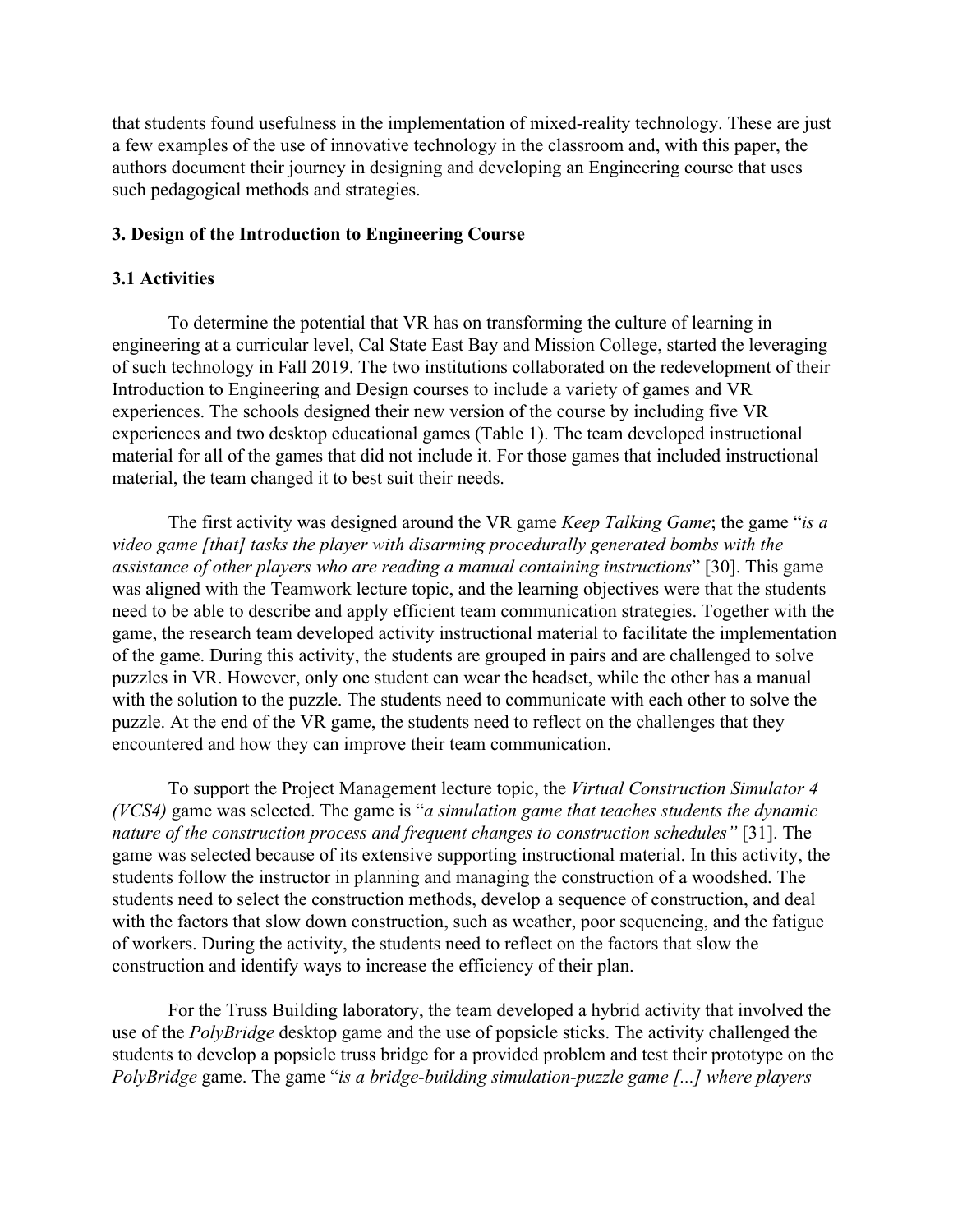*build bridges for vehicles to cross"* [\[32\].](https://www.zotero.org/google-docs/?oFjgSX) This activity was designed especially for the departments that do not possess a load-stress machine to test the students' prototypes.

| <b>LECTURE OR</b><br><b>LAB TOPIC</b>                                              | <b>ACTIVITIES</b>                            | <b>MEDIUM</b>               | <b>LEARNING OBJECTIVE</b>                                                                                                                                                                    | <b>LINK</b>                                                                                   |
|------------------------------------------------------------------------------------|----------------------------------------------|-----------------------------|----------------------------------------------------------------------------------------------------------------------------------------------------------------------------------------------|-----------------------------------------------------------------------------------------------|
| Teamwork Lecture<br>Topic                                                          | <b>Keep Talking</b><br>Game                  | <b>VR</b>                   | 1. Describe efficient team<br>communication strategies<br>2. Apply team communication<br>strategies                                                                                          | https://keeptalkinggame.com/                                                                  |
| Project<br>Management<br>Lecture Topic                                             | Virtual<br>Construction<br>Simulator 4       | Desktop                     | 1. Explain concepts of project<br>scheduling<br>2. Create project management<br>plans<br>3. Evaluate scheduling choices<br>and factors                                                       | https://psu.box.com/s/79h0o2y<br>osbb25bk1ggzionus9o5mzdgk                                    |
| <b>Truss Building</b><br>Laboratory Activity                                       | PolyBridge                                   | Popsicles<br>and<br>Desktop | 1. Construction prototype<br>bridges with popsicles<br>2. Apply forces on a bridge in a<br>simulated environment<br>3. Evaluate factors and forces<br>applied to a simulated bridge          | https://store.steampowered.co<br>m/app/367450/Poly Bridge/                                    |
| <b>Engineering Method</b><br>and Graphics                                          | Design<br>Review<br>Simulator                | <b>VR</b>                   | 1. Identify the different types of<br>design mistakes<br>2. Define the provided design<br>mistakes<br>3. Evaluate proper construction<br>methods                                             | https://drive.google.com/file/d<br>/19SlQr--yuaeNkg6VQit0lx20<br>tAYXj0pm/view?usp=sharing    |
| Reverse<br><b>Engineering Lecture</b><br>Topic                                     | Wrench:<br>Engine<br><b>Building</b><br>Demo | <b>VR</b>                   | 1. Identify the main components<br>of a power engine<br>2. Describe the power<br>generation process                                                                                          | https://www.oculus.com/exper<br>iences/rift/1755851804523719<br>/?locale=en US                |
| Introduction to<br>Civil, Electrical<br>Engineering<br>Discipline Lecture<br>Topic | Hoover Dam:<br><b>Industrial VR</b>          | <b>VR</b>                   | 1. Identify components of a<br>hydropower plant<br>2. Describe the power<br>generation process<br>3. Evaluate the environmental<br>impacts of hydropower plants                              | https://www.oculus.com/exper<br>iences/rift/1297777480332012<br>/?locale=en US                |
| Introduction to<br>Environmental<br>Topics                                         | Attack of the<br>Recyclops                   | <b>VR</b>                   | 1. Identify the different types of<br>trash bins<br>2. Match the symbol/label to the<br>correct trash bins<br>3. Explain the importance of<br>properly choosing the correct<br>waste stream. | https://www.fadicastronovo.co<br>m/research-groups/stem-educa<br>tional-gaming-research-group |

**Table 1:** Activities Alignment to Class Lectures and Labs

The team also chose a VR educational game that was designed at their own institutions. The *Design Review Simulator (DRS)* was designed by students of Mission College with guidance from Cal State East Bay. The learning objectives of the game are to support students in developing evaluation and reviewing skills of mistakes in construction projects through the use of VR. The researchers designed and developed the game in the Unity 3D game engine [\[6\]](https://www.zotero.org/google-docs/?jH63ol). The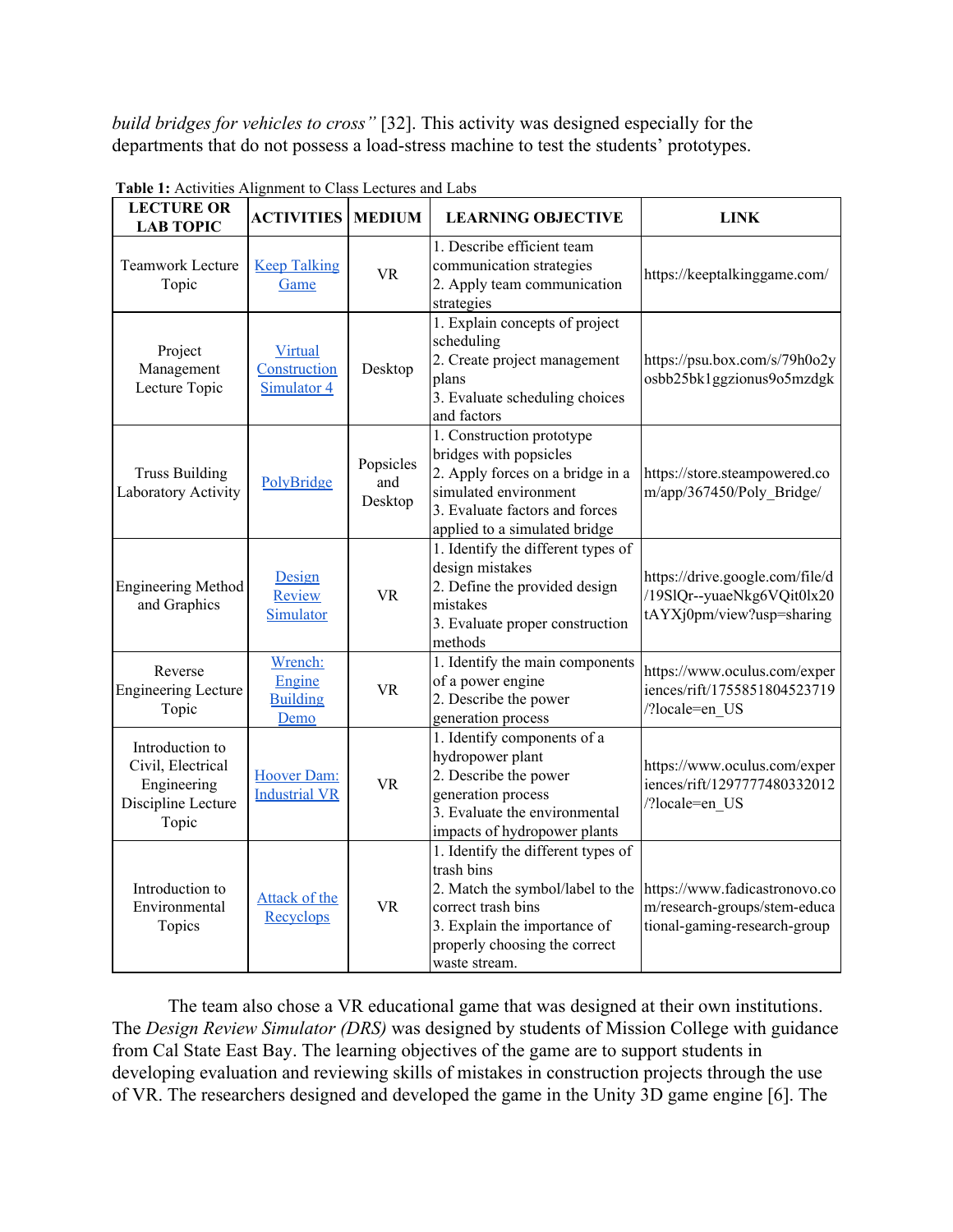game comes with learning assessment and instructional material to easily implement it in a course. This game was aligned with the Engineering Method and Graphics lecture topic. In this lecture, the design process is covered, and the students are asked to begin developing their prototypes with SketchUp. The game was chosen to support the students' understanding of the value that 3D modeling tools and VR have in the design process. During the activity, the students need to identify design mistakes and reflect on the value that prototypes and concepts provide to the design process.

For the Reverse Engineering lecture topic, students are tasked with explaining the combustion engine cycle by reverse engineering part of a car engine in VR. The simulation chosen for this is the *Wrench: Engine Building Demo*, where "*players will work through assembling an inline four-cylinder engine. Wrench encourages players to explore and solve problems on their own.*" [\[33\].](https://www.zotero.org/google-docs/?LqfggH) The purpose of this activity is for students to identify components of a power engine and describe the power generation process. The students are provided with a handout that requires them to summarize parts of the engine. The instructor then leads the students in a discussion of the engine's power generation process.

The game that was chosen for the Introduction to Civil and Electrical Engineering Disciplines lecture topic was the *Hoover Dam: Industrial VR*. The game "*takes players on an exclusive journey through the Hoover Dam. Fly overhead for a bird's eye view, pick any spot to land on and explore, or go inside the pipes and through the machinery to look into the heart of this technological feat with the highest level of access imaginable*" [\[34\].](https://www.zotero.org/google-docs/?e4s8IR) During the activity, students explore the Hoover Dam and identify and explain the parts of the dam as exposed in the game. The students are provided with an activity sheet where they have to report their findings. Additionally, the students must reflect on the benefits and environmental impacts of hydropower.

Lastly, the game designed by Cal State East Bay *Attack of the Recyclops* was chosen as it aligned to the Introduction to Environmental Topics lecture. The *Attack of the Recyclops*, is an educational game developed for first-year college students to learn how to properly dispose of waste, such as composting and recyclable materials, within a virtual model of a local college campus [\[22\].](https://www.zotero.org/google-docs/?UUjV5G) The game has shown potential in supporting students in learning proper waste management and developing strong environmental responsibility towards their campus. The game comes with an assessment instrument designed to evaluate the students' learning.

#### **3.2 Design Challenges**

In addition to the inclusion of the activities, the two institutions also developed three course projects that engage the students in developing new technology-based activities and connections to their curriculum and campus environment as part of their semester project. In these projects, teams of students learn to model in 3D and develop VR experiences that relate to various engineering problems. These projects include the development of a way-finding application for incoming students, designing a wind turbine for a farmhouse, and designing a solar farm for a campus parking lot. The following is the prompt for the third scenario, designing a solar farm for a campus parking lot.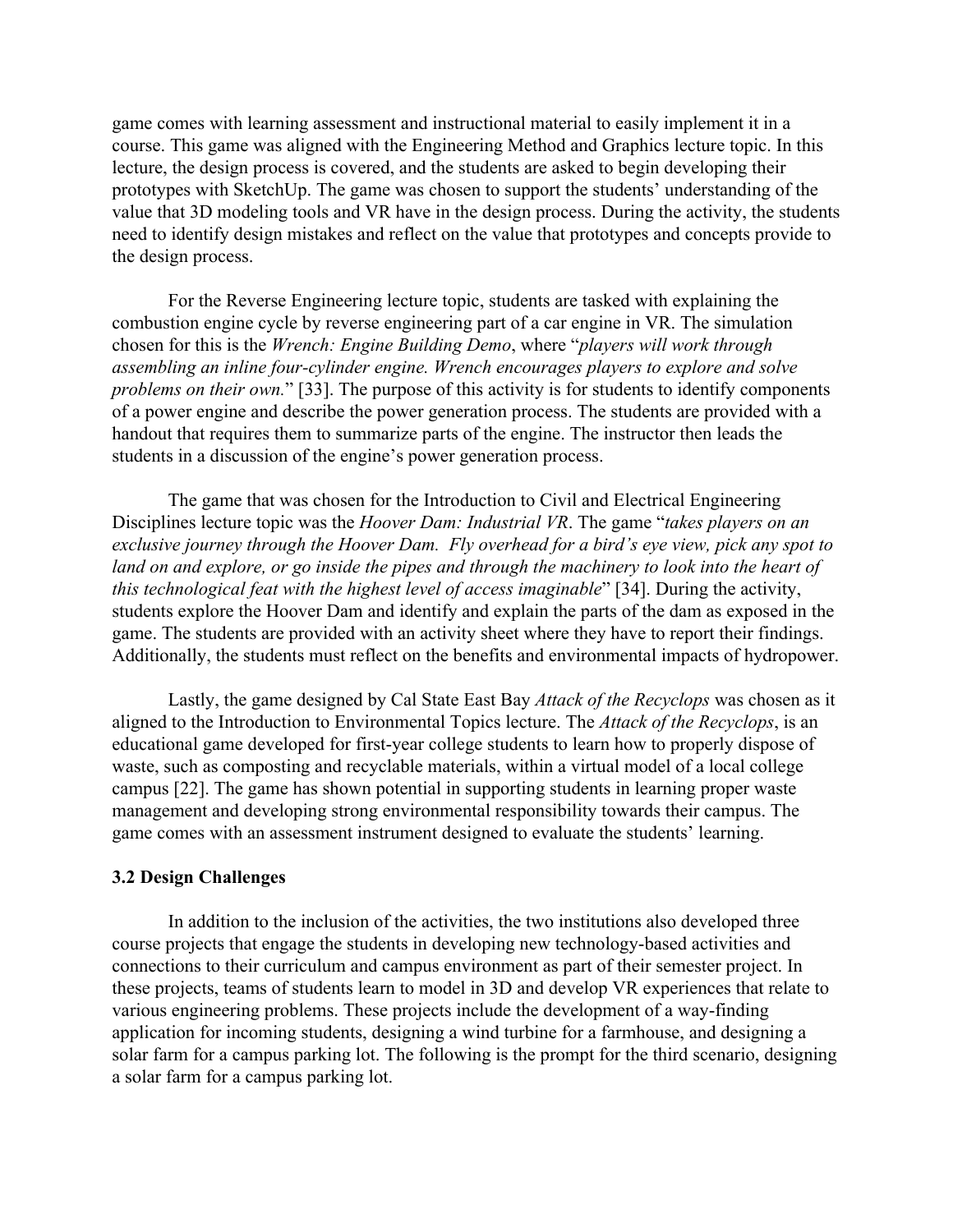"Your company (composed of 3 group members) has been hired by the president (your professor) of Cal State East Bay to develop a virtual reality prototype of a solar parking lot for your campus. This prototype will require you to survey your campus parking lots, research existing solar parking lots, and evaluate different types of solar panels and their structure. As part of the prototyping process, you will have to set objectives for your prototype and develop storyboards illustrating your concept. You will have to develop 3D models in SketchUp of your parking lot and use the Unity game engine to generate virtual reality walkthroughs and graphical user interfaces coded in the C# language. You will have to pitch your prototype at the end of the semester to the president of the university (played by your professor) through a professional PowerPoint presentation and well detailed written report."

The students complete these projects through several asynchronous laboratories and classwork. In particular, the students are challenged to engage in a series of video tutorials, developed by the instructors, to generate 3D models in SketchUp, navigate the basics of Unity and creations of Graphical User Interfaces (see Table 2). The students then test their prototypes in VR equipped laboratories.

| <b>TOPIC</b>                 | LINK                                                              |  |  |  |
|------------------------------|-------------------------------------------------------------------|--|--|--|
| SketchUp 2018 Tutorial       | https://www.youtube.com/playlist?list=PLoIkp3dSPsS3m7l_5JL09UZACu |  |  |  |
| Series                       | <b>Rcx8X06</b>                                                    |  |  |  |
| Unity Basics Tutorial Series | https://www.youtube.com/playlist?list=PLoIkp3dSPsS3mRvyQJk9DXAf49 |  |  |  |
|                              | n2maNaL                                                           |  |  |  |
|                              | https://www.youtube.com/playlist?list=PLoIkp3dSPsS0NRnvDI2KrIKGnQ |  |  |  |
| Unity UI Tutorial Series     | $RAxM-7h$                                                         |  |  |  |

**Table 2:** Online Tutorial Lecture Series

Each of the three design challenges is broken into three major submissions. The objective of the first submission for the students to describe their process in evaluating user needs, setting objectives for their prototypes, and developing concepts through storyboards. The following is the prompt for the first submission of the third scenario.

"The President of the University, as a first submittal, wants to perform a detailed survey of your campus parking lots, research existing solar parking lots, and evaluate different types of solar panels and their structure. You will have to develop objectives for your prototype game, choose what virtual reality system will be used, etc. You will also have to start the design process of the prototype. The objectives are up to you, but they have to be related to supporting the campus through renewable energy, so let your creativity flow. In particular, you will have to design the user experience and interface by generating storyboards. For this submittal, you will have to submit a report of this first stage of prototyping, including full descriptions and scans of your storyboards."

In the second submission, the students need to address any feedback provided by the professor from the first submission. In addition, the students need to develop 3D models of their panels chosen during the conceptual phase. The students need to create the models in SketchUp with a high level of detail. The following is the prompt for the second submission of the third scenario.

"After the development of the storyboards and faculty feedback, you must complete the 3D models of the parking lot from your campus and solar panel structures with the use of SketchUp and Google Earth Pro. You must have one high-detailed solar panel structure per team member. For this submittal, you will have to update your previous report with the feedback given to you by the professor. You must add to your previous submission screenshots of the panels that are you are going to use in your prototype. You must add to the document that you have created in Submission 1 screenshots of the buildings. You must add at least 3 screenshots per panel."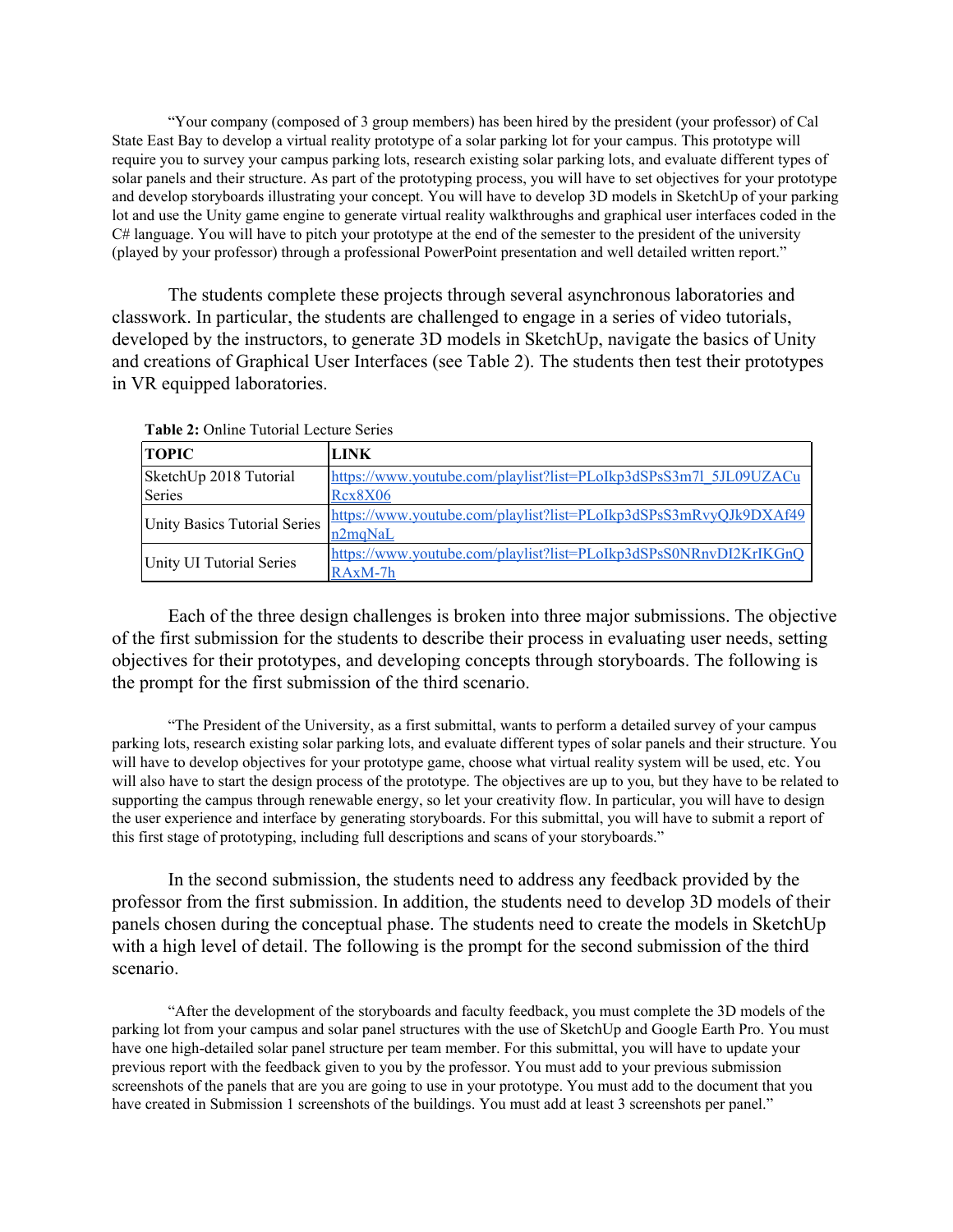For the last submission, the students again need to address any feedback provided by the professor from the first and second submissions. Lastly, the students need to develop graphical user interfaces (GUI) in Unity using the C# coding language. The purpose of this GUI is for future users to learn about the students' prototype and evaluate the most optimal solution. The following is the prompt for the final submission of the third scenario.

"For this submittal, you will have to add to develop a virtual demo of your prototype and screenshots of the graphical user interface (GUI) that are you are going to use in your prototype. You must add to the document that you have created in the previous submission, the screenshots of the GUI. You must add at least 3 GUIs per building. Each team member must create a playable version of their solar parking lot with at least 3 GUI elements. You will also have to write a final conclusion section of the report."

| <b>LECTURE TOPIC / LABORATORY</b>                                                   | <b>ACTIVITY AND ASSIGNMENT SUBMISSION</b>         |  |
|-------------------------------------------------------------------------------------|---------------------------------------------------|--|
| Introduction to Virtual Reality / Environmental VR<br>Experience                    | Activity #5 Applications of VR Reflection         |  |
| Introduction to Engineering Design / Design of<br>Swimming Bag / IDEO Shopping Cart | <b>Activity #6 Prototype Brain-Storming</b>       |  |
| User-Centered Analysis / User Interview Survey<br>Development                       | <b>Activity #7 Prototype User Analysis</b>        |  |
| User-Centered Design Part 1 / Objective Setting / Smart<br>Goals                    | <b>Activity #8 Prototype Objectives and Goals</b> |  |
| User-Centered Design Part 2 / Storyboarding                                         | Activity #9 Prototype Storyboards                 |  |
| How to Present / Improv. Selling                                                    | <b>Activity #10 PowerPoint Prep</b>               |  |
| Early Prototype Presentation                                                        | <b>Activity #11 PowerPoint Pitches</b>            |  |
| Introduction to Project Management / Scheduling in<br>Microsoft Project             | <b>Assignment</b> Prototype Submission 1          |  |
| Introduction to Sketch UP                                                           | Activity #12 Sketch UP In-Class Activity          |  |
| Sketch UP Lab 1                                                                     | Activity #13 Sketch UP Concepts                   |  |
| Sketch UP Lab 2                                                                     | Activity #14 Sketch UP Concepts 2                 |  |
| Project Management<br>Virtual Construction Simulator 4 Scheduling Experience        | <b>Assignment</b> Prototype Submission 2          |  |
| Introduction to Unity Basics                                                        | <b>Activity #15 Unity Basics Screenshots</b>      |  |
| Introduction to C# Coding                                                           | <b>Activity</b> #16 Unity GUI Scripts             |  |
| Introduction to GUI Development                                                     | Activity #17 Unity GUI Screenshots                |  |
| Finals                                                                              | <b>Assignment</b> Prototype Submission 3          |  |

**Table 3:** Activities and Assignments Alignment

Each of the design challenges is broken into three submissions in order to adopt a continuous improvement approach to the assessment of students' performance. By breaking the design challenge into three submissions, the students are able to receive early feedback on their assignments and address any necessary changes. This method allows the students to improve their performance in the course and achieve higher grades as they are able to perfect their projects by the end of the semester. In addition to breaking the challenges into three submissions, several of the courses' activities are aligned to the submissions, making the students get further feedback before they submit each submission (Table 3). As the students work on their activities, they are putting together building blocks for their submissions. This allows them to get fast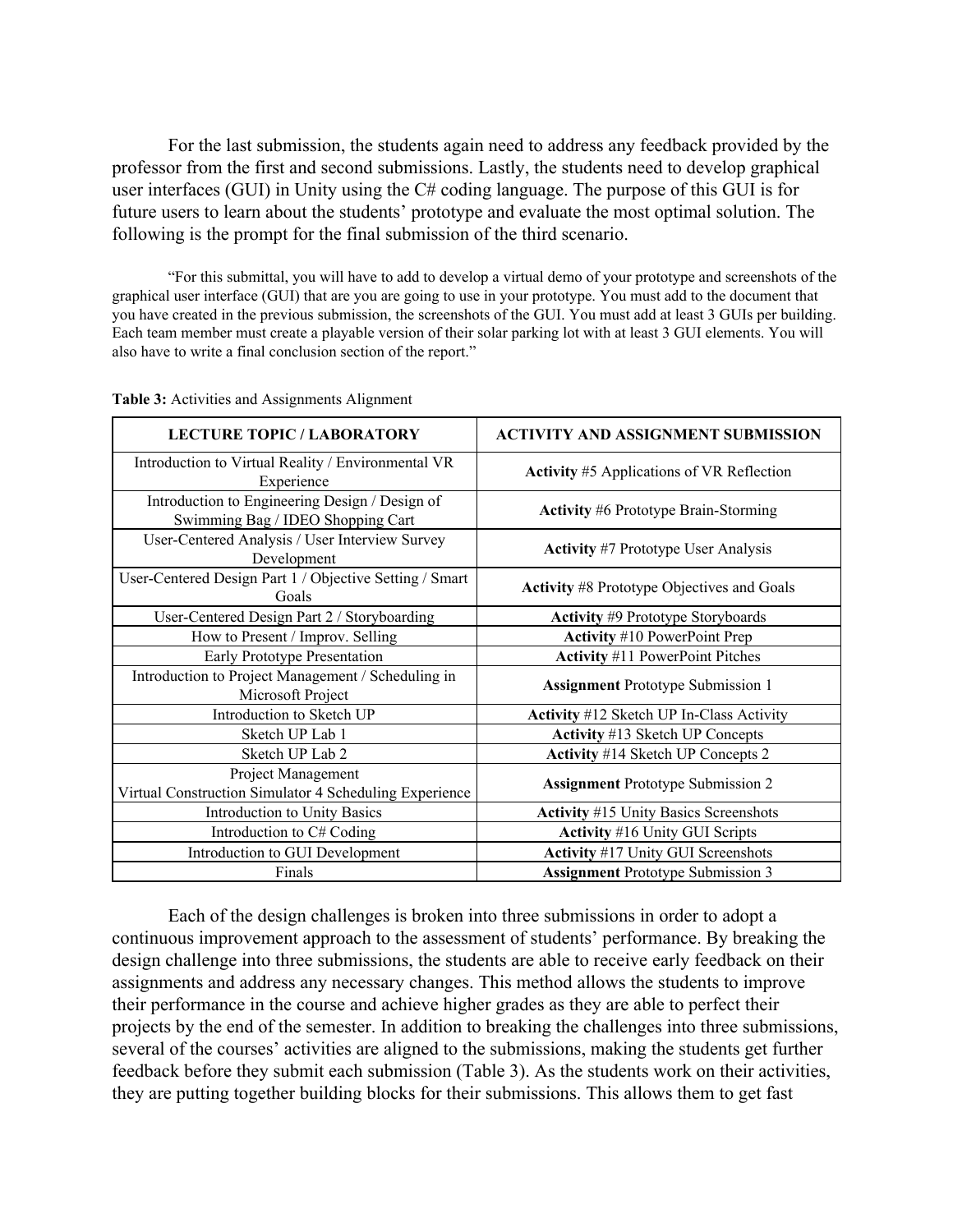feedback from the instructor and reduce stress during finals week. For example, during activity 7 and 8, the students need to perform an analysis of the users of their prototype and develop goals for their project and prototype use. The students then need to submit a written reflection on their work. This allows the instructor to evaluate their understanding of the analysis process and make sure that they developed strong goals. Furthermore, this will ensure that the students are on track to submit their first assignment.

#### **4. Design of the XR Lab**

The development of an interactive classroom and workspaces requires the instructor to think of the following factors: space, group size, and use case [\[24\]](https://www.zotero.org/google-docs/?2eyVWl). According to Castronovo's Interactive Workspace Decision Map, in order to select the appropriate technology in an interactive workspace, the facilitator/instructor must look first analyze the size of the space that they are working with [\[24\].](https://www.zotero.org/google-docs/?yVrs2c) The authors of this paper decided to work with a large space, in particular, an engineering classroom at Mission College. The classroom would be renamed to the Reality Laboratory (XR Lab). The XR Lab can host a total number of 36 students, all with their dedicated desk integrated with a desktop computer and retractable screen. Based on the available space, the authors, according to the decision map, had to select the size of the group that they wanted to target during their instruction. As the authors wanted to maximize the impact of their innovative curriculum, they selected a large size of the audience for their interactive workspace. Next, the authors had to decide what use cases did they want their audience to be engaged with. Since the *Introduction to Engineering* challenged the students to generate, visualize, and analyze their designs for their final projects, the authors selected the *Design Charrette, Design Review,* and *System Review* use cases. The Interactive Workspace Decision Map provided the authors with an appropriate technology list to accomplish their desired use case. This list gave a chance for the authors to choose equipment that ranged in cost. As the budget of the authors was limited, they opted for the lower-cost equipment. In addition to the decision map, the team relied on their previous experiences in leveraging and designing interactive spaces. For example, Cal State East Bay has been performing large-scale VR activities since early 2016 by retrofitting an existing computer laboratory, the Visualization and Immersion Classroom (VIC). The VIC is suited for the delivery of large-scale group-based educational interventions (see Figure 1). The VIC is a computer laboratory equipped with 10 high-end VR computers and 10 VR headsets. The participants in these pictures have provided IRB approval.

Through the Interactive Workspace Decision Map and their previous experiences, the authors selected the equipment listed in Table 3 for the XR Lab. As the classroom that was selected already had computer LED screens, no additional screens were bought. The team selected to purchase Oculus Rift S headsets as they provided the necessary visualization requirements for their planned activities, versus the Oculus Go, which wouldn't have been powerful enough. The Oculus Rift S was selected over the HTC Vive Cosmos as the authors did not plan for large room VR experiences but instead wanted to focus on sitting experiences. Additionally, the HTC Vive Cosmos did not meet the budgetary restrictions. The team opted for purchasing both laptops and desktops in order to run their activities. This would allow them to run group activities with the desktops, where students would work together in pairs for a total of 32 students having a VR experience. The laptops were purchased to allow instructors to leverage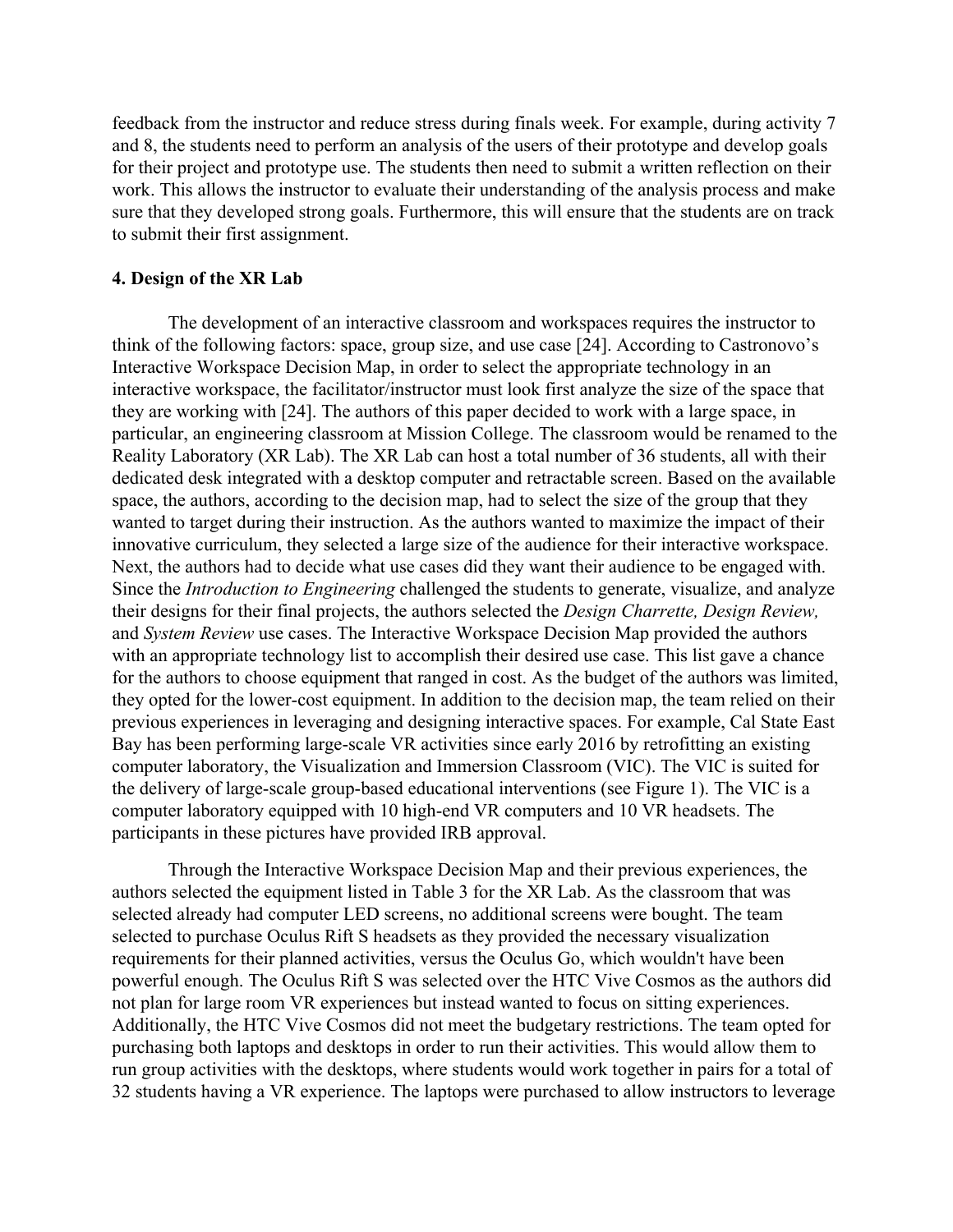the technology in other classrooms as needed. In order to house the new desktops, the authors had to modify the desks. This did increase the cost of the implementation, but it was within the budget.



**Figure 1:** Visualization and Immersion Classroom (VIC) at Cal State East Bay

| Equipment                   | <b>Number of Equipment</b> |
|-----------------------------|----------------------------|
| Oculus Rift S               | 16                         |
| Alienware m17 Laptop        | 16                         |
| Alienware Aurora R8 Desktop | 16                         |
| <b>USB</b> Splitters        | 16                         |
| Mice                        | 16                         |

**Table 3:** XR Lab Equipment List

# **5. Implementation Lesson Learned**

In the Fall of 2019, the authors from the two institutions had successfully implemented three of the VR activities and engaged students in one desktop activity (see Figures 2 and 3). The games and VR experiences were chosen for alignment with the course modules' topics and learning objectives. The team developed learning, teaching, and assessment material to integrate the activities into the course. The activities implemented were: *Virtual Construction Simulator 4*, *Design Review Simulator*, and the *Keep Talking Game*. Based on early applications, the authors identified several lessons learned for future implementations in the form of time structure for the activity, illustrated in Table 4. Before the activity can be implemented, it is essential for the instructors to introduce to the students the necessary concepts. For example, for the lecture topic on *Project Management (PM),* the students are lectured on concepts of project scheduling, work breakdown structure, predecessors, and successors. Before the instructor can get the students started, it was necessary to check that the software and hardware worked on all of the computers. Additionally, the instructor had printed all of the instructional material handouts for the students to complete the activity. For the PM topic, the class was challenged to play the *Virtual*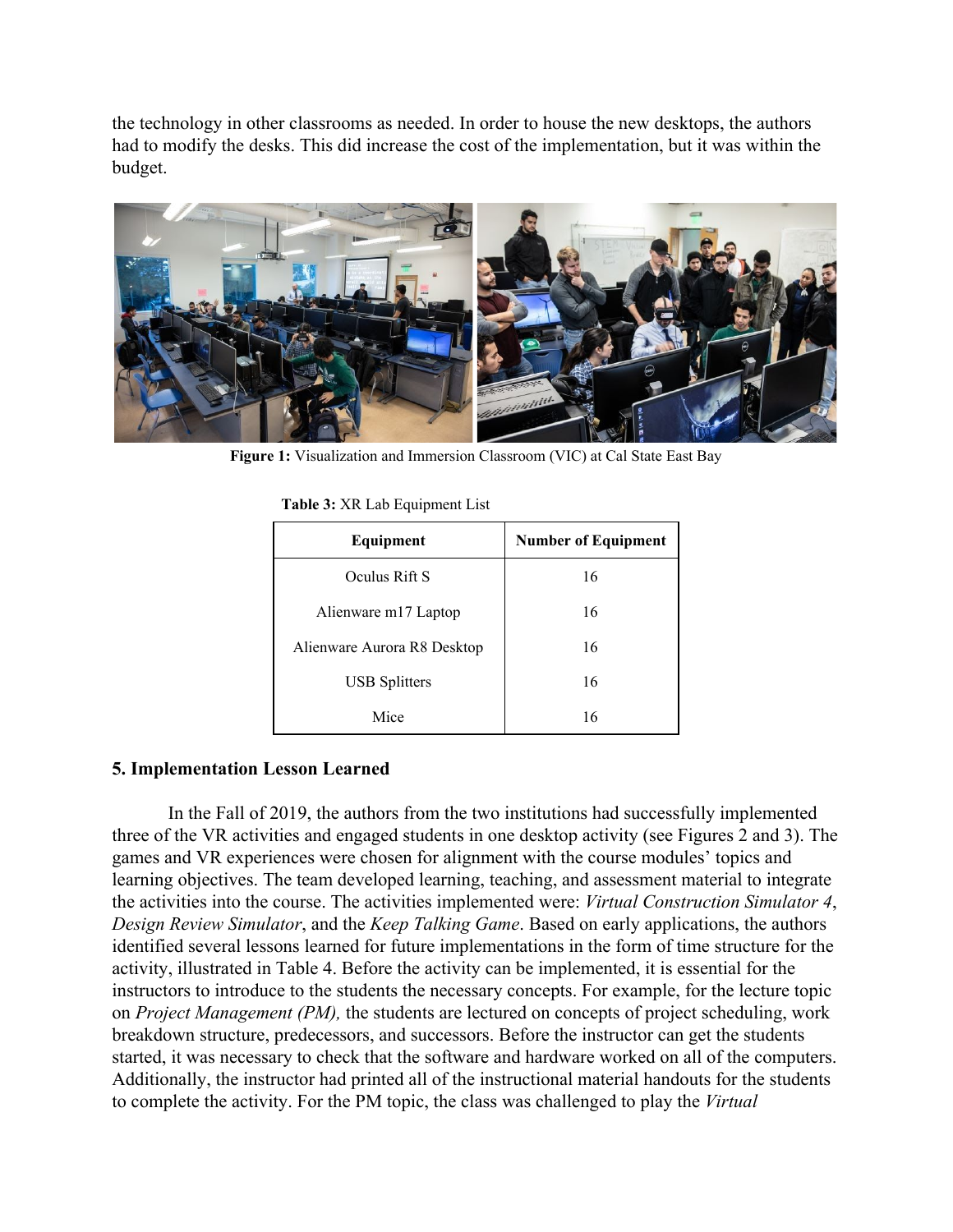*Construction Simulator 4*, which challenged the students to develop and simulate a construction schedule and evaluate the factors that slow down construction (see Figure 2). The participants in these pictures have provided IRB approval. Before students can play the VCS4, the instructor must remind students of previously presented concepts. This is necessary to activate the students' memory and prior knowledge.

**Table 4:** Activity Structure

- Class before activity
	- Lecture on concepts to be introduced
	- Give pre-test during class time (10 minutes)
	- Outside class time run all of the equipment and software the day before to test that everything is running smoothly.
	- Print all necessary handouts
- Class of activity
	- The instructor welcomes students
	- The instructor breaks them into groups of 2
	- Students are not to begin using the VR headsets or games until instructed to do so
	- The instructor introduces activity (15-20 minutes)
		- Perform a Mini-Lecture
			- Refresh on concepts from the previous class
		- Demonstrate the activity
			- Instructor pairs up with a student and performs part of the activity while the rest of the class observes
	- Students perform group activity (30-35 minutes)
		- Design activity so that students shuffle between wearing a headset and taking notes
		- Instructor and assistants walk around to facilitate and answer questions
			- Note: if any group is much faster (and correct) then have them proceed with doing extra
		- Don't go beyond 35 minutes inside VR headsets as students tend to get motion sickness
	- Post-activity discussion (20 minutes)
		- Have each group write a reflection on the activity
		- Have an open discussion on students' experience and learning
	- Give post-test (10 minutes)

The next step is for the instructor to break the class into groups of two, as indicated by the instructional material, and to allow students to work in a group problem-based environment. The authors found that engaging the students in paired group activities allowed for the students to collaborate and supported them in taking notes or complete any instructional material (see Figure 3). The participants in these pictures have provided IRB approval. Before the students can get started, it was found that the instructor must perform some "role-play" with the students and demonstrate how to perform the activity. For example, with the *Design Review Simulator*, the instructor can pair with a student, wear a headset, and play the game with a student for a few minutes and instruct his/her/their teammate to write on the activity handout (Figure 1). During the role-play, the instructor invites the rest of the class to look at his/her/their group so that they understand the logistics of the activity. After the role-play, the instructor lets the students get started with their activity. During the activity, the instructor, and if available, their assistant must walk around continuously to ensure that any questions from the students are answered. For the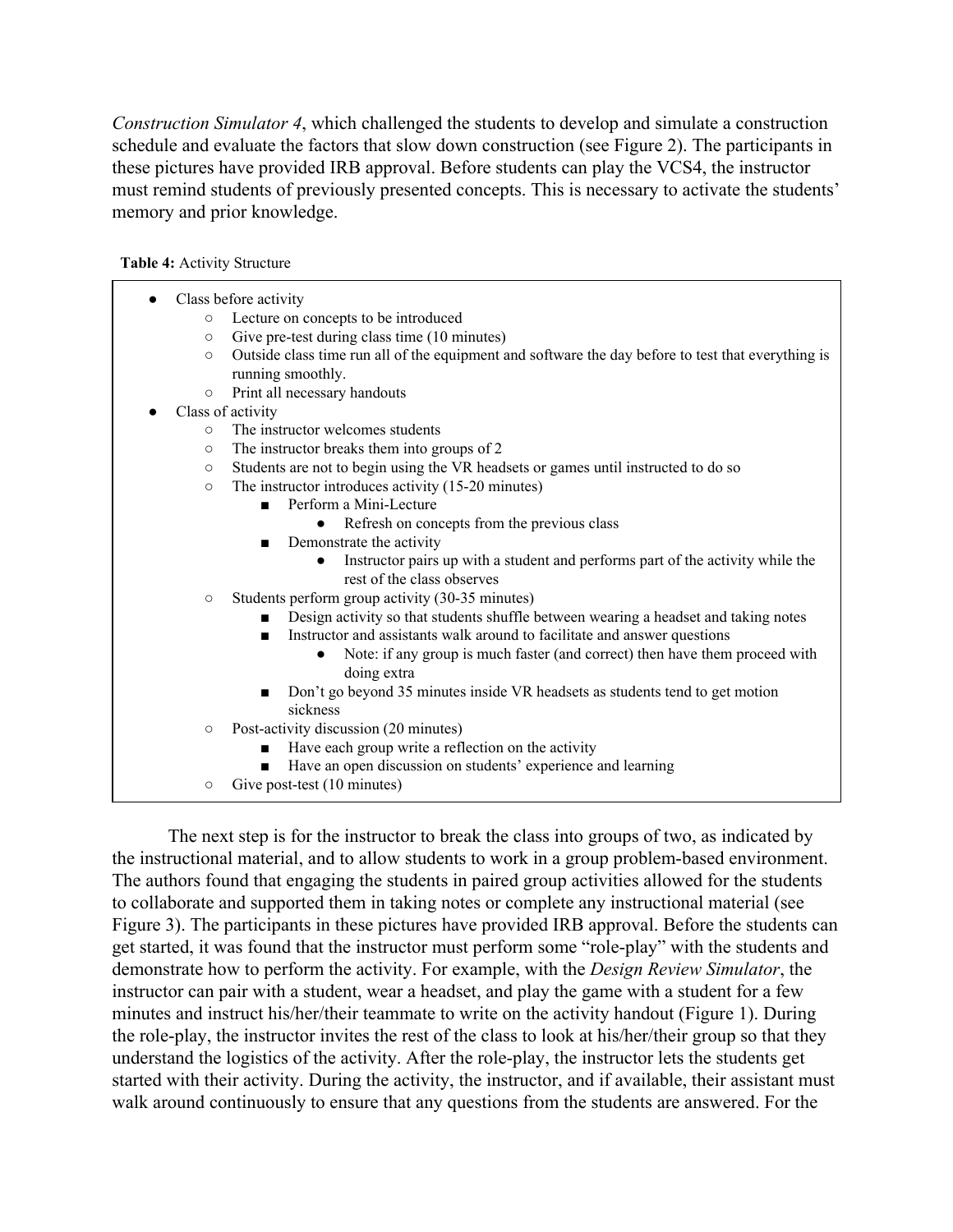VR activities, the authors found that limiting the gameplay to 35 minutes avoided the students from suffering from motion sickness. At the end of the activity, the students must reflect on their activity. The authors found that the reflection can be structured by first getting the students to write on their handouts and then having an open discussion. In case the instructor wants to collect any research data, the pre-test is suggested to be given the class period before the activity and the post-test be administered right after the activity has ended. While these lessons learned were collected from early implementation, the authors believe that they are of extreme value not only for their own future applications but also for other instructors that are interested in using VR in their classes.



**Figure 2:** Cal State East Bay Students Playing the *Design Review Simulator*



**Figure 3:** Mission College Students Playing the *Virtual Construction Simulator 4* at the XR Laboratory

# **6. Conclusion**

Cal State East Bay has implemented a pilot version of the course in the Summer of 2019 as part of their Virtual Reality Engineering Summer Camp (VRES Camp), sponsored by the Broadcom Foundation. The VRES Camp served students from the Hayward High School District, and it included several VR experiences. The high school students were engaged in a "light" version of the VR Campus Way-Finding App project challenge. Early assessment of the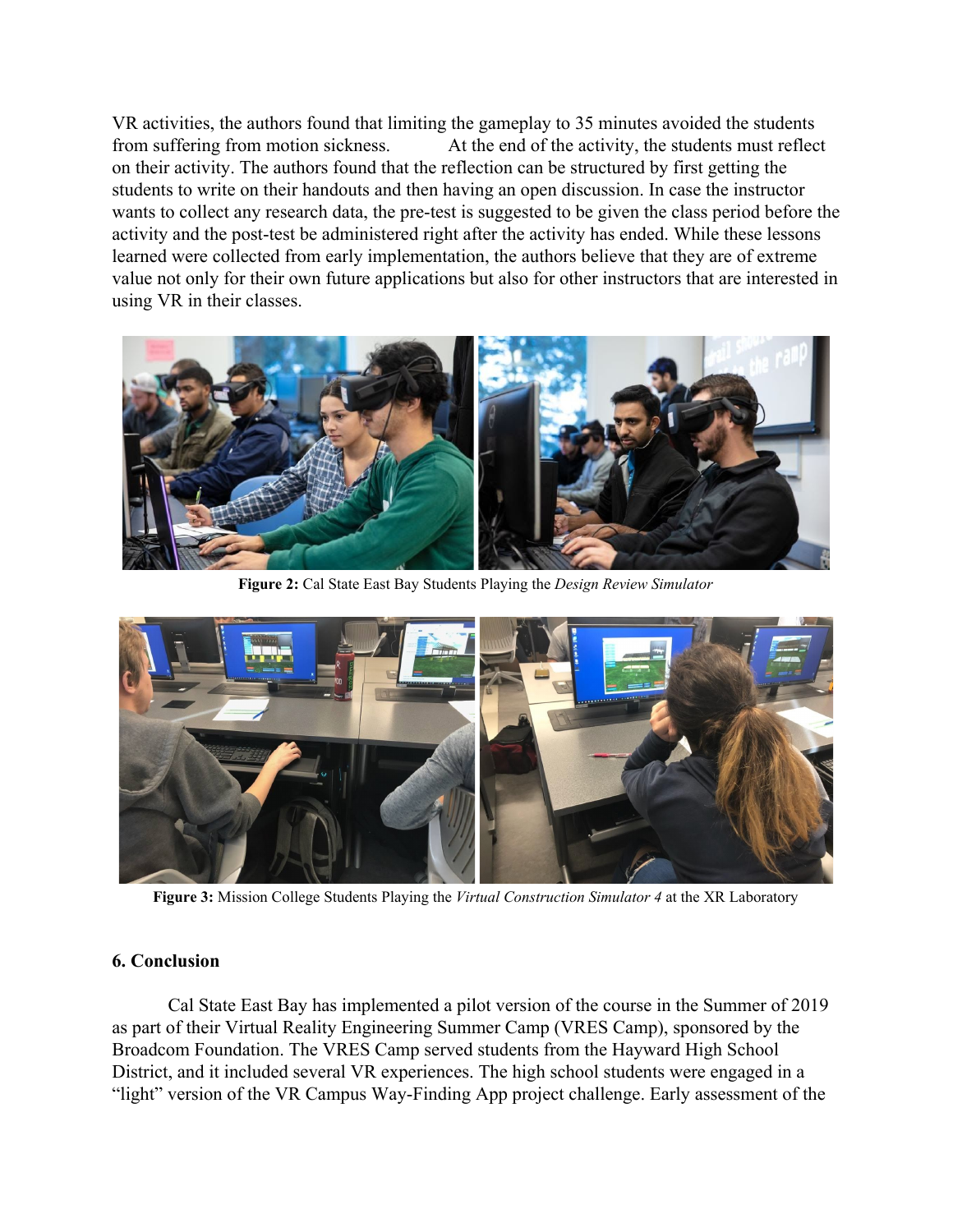camp's impact illustrated that the students, most of whom had very limited experience with engineering design, were able to achieve the camp objectives and were strongly engaged with the technology and course activities. The VRES will also be hosted at Mission College in the Summer of 2020. Similar to the VRES, the Cal State East Bay faculty has implemented a VR design challenge in their ENGR 400A Historical Architectural Virtual Prototyping, a study abroad course in Italy. In the challenge, students had to develop interactive virtual prototypes of historic architectural buildings. Using innovative technology, students supported historic preservation efforts and enhanced community understanding of historical architecture.

Due to these successful pilot implementations, the next step in the research will be to evaluate the value of this curricular design. In the Spring of 2020, the authors will begin to evaluate the impact of the inclusion of this technology on students' learning as it relates to their self-efficacy, motivation, degree of engagement, and sense of belonging. The evaluation plan will entail a series of pre-test and post-test experiments. All students will receive pre-test material based on the dependent measures, which include self-efficacy, motivation, degree of engagement, and sense of belonging. These measures have already been constructed and validated and will provide a baseline. The authors aim at using the surveys developed by the Lawrence Hall of Science (LHS) Activation Lab [\[35\]](https://www.zotero.org/google-docs/?Ilx4J5). Finally, a qualitatively-based exit questionnaire will help the authors understand how students feel about the coursework, with a focus on how the team can improve. IRB approval has been provided to perform these studies.

#### **7. Bibliography**

- [\[1\]](https://www.zotero.org/google-docs/?HtNGa4) [J. P. Gee, "What video games have to teach us about learning and literacy," New York](https://www.zotero.org/google-docs/?HtNGa4) : [Palgrave Macmillan, 2007, 2007.](https://www.zotero.org/google-docs/?HtNGa4)
- [\[2\]](https://www.zotero.org/google-docs/?HtNGa4) [E. Klopfer and K. Squire, "Environmental detectives The development of an augmented](https://www.zotero.org/google-docs/?HtNGa4) [reality platform for environmental simulations,"](https://www.zotero.org/google-docs/?HtNGa4) *[Educ. Technol. Res. Dev.](https://www.zotero.org/google-docs/?HtNGa4)*[, vol. 56, no. 2,](https://www.zotero.org/google-docs/?HtNGa4) [pp. 203–228, Apr. 2007, doi: 10.1007/s11423-007-9037-6.](https://www.zotero.org/google-docs/?HtNGa4)
- [\[3\]](https://www.zotero.org/google-docs/?HtNGa4) [K. Squire,](https://www.zotero.org/google-docs/?HtNGa4) *[Video Games and Learning: Teaching and Participatory Culture in the Digital](https://www.zotero.org/google-docs/?HtNGa4) [Age](https://www.zotero.org/google-docs/?HtNGa4)*[. Teachers College Press, Teachers College, Columbia University, 2011.](https://www.zotero.org/google-docs/?HtNGa4)
- [\[4\]](https://www.zotero.org/google-docs/?HtNGa4) [F. Castronovo, P. N. Van Meter, S. E. Zappe, R. M. Leicht, and J. I. Messner, "Developing](https://www.zotero.org/google-docs/?HtNGa4) [Problem-Solving Skills in Construction Education with the Virtual Construction](https://www.zotero.org/google-docs/?HtNGa4) [Simulator,"](https://www.zotero.org/google-docs/?HtNGa4) *[Int. J. Eng. Educ.](https://www.zotero.org/google-docs/?HtNGa4)*[, vol. 33, no. 2, pp. 831–846, 2017.](https://www.zotero.org/google-docs/?HtNGa4)
- [\[5\]](https://www.zotero.org/google-docs/?HtNGa4) [K. Squire and S. Barab, "Replaying history: Engaging urban underserved students in](https://www.zotero.org/google-docs/?HtNGa4) [learning world history through computer simulation games," in](https://www.zotero.org/google-docs/?HtNGa4) *[Proceedings of the 6th](https://www.zotero.org/google-docs/?HtNGa4) [international conference on Learning sciences](https://www.zotero.org/google-docs/?HtNGa4)*[, 2004, pp. 505–512.](https://www.zotero.org/google-docs/?HtNGa4)
- [\[6\]](https://www.zotero.org/google-docs/?HtNGa4) [F. Castronovo](https://www.zotero.org/google-docs/?HtNGa4) *[et al.](https://www.zotero.org/google-docs/?HtNGa4)*[, "Design and Development of a Virtual Reality Educational Game for](https://www.zotero.org/google-docs/?HtNGa4) [Architectural and Construction Reviews," in](https://www.zotero.org/google-docs/?HtNGa4) *[2019 ASEE Annual Conference and](https://www.zotero.org/google-docs/?HtNGa4) [Exposition Proceedings](https://www.zotero.org/google-docs/?HtNGa4)*[, Tampa, FL, 2019.](https://www.zotero.org/google-docs/?HtNGa4)
- [\[7\]](https://www.zotero.org/google-docs/?HtNGa4) [D. A. Bowman and R. P. McMahan, "Virtual Reality: How Much Immersion is Enough?,"](https://www.zotero.org/google-docs/?HtNGa4) *[Computer](https://www.zotero.org/google-docs/?HtNGa4)*[, vol. 40, no. 7, pp. 36–42, 2007.](https://www.zotero.org/google-docs/?HtNGa4)
- [\[8\]](https://www.zotero.org/google-docs/?HtNGa4) [J.-W. Lin, H. B.-L. Duh, D. E. Parker, H. Abi-Rached, and T. A. Furness, "Effects of field](https://www.zotero.org/google-docs/?HtNGa4) [of view on presence, enjoyment, memory, and simulator sickness in a virtual environment,"](https://www.zotero.org/google-docs/?HtNGa4) [in](https://www.zotero.org/google-docs/?HtNGa4) *[Virtual Reality, 2002. Proceedings. IEEE](https://www.zotero.org/google-docs/?HtNGa4)*[, 2002, pp. 164–171.](https://www.zotero.org/google-docs/?HtNGa4)
- [\[9\]](https://www.zotero.org/google-docs/?HtNGa4) [G. Thorsteinsson, and L. V. Shavinina, "Developing an Understanding of the Pedagogy of](https://www.zotero.org/google-docs/?HtNGa4) [Using a Virtual Reality Learning Environment \(VRLE\) to Support Innovation Education,"](https://www.zotero.org/google-docs/?HtNGa4)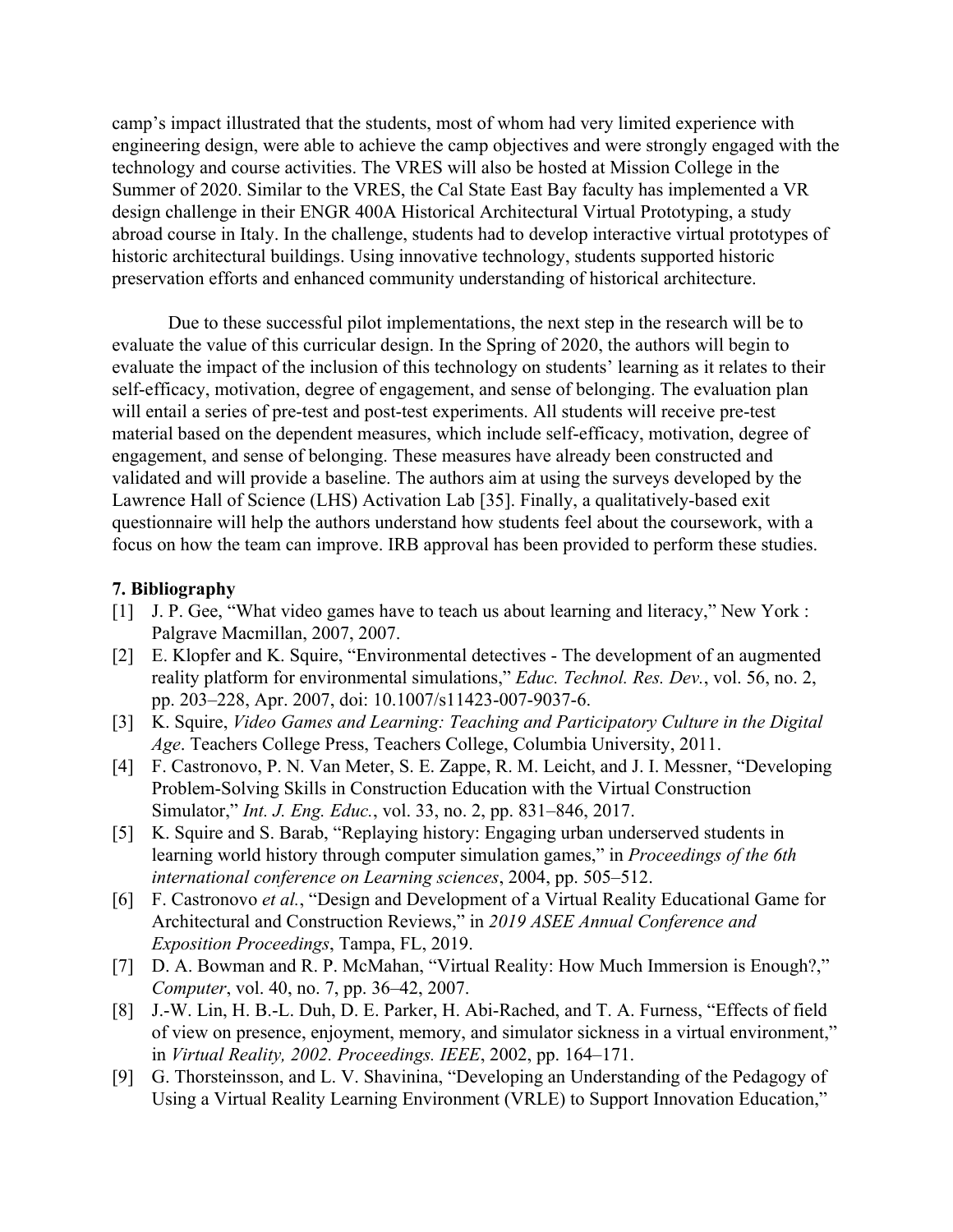*[Routledge Int. Handb. Innov. Educ. Ed. LV Shavinina Oxf. Routledge ISBN-10](https://www.zotero.org/google-docs/?HtNGa4)*[, vol.](https://www.zotero.org/google-docs/?HtNGa4) [415682215, pp. 456–470, 2013.](https://www.zotero.org/google-docs/?HtNGa4)

- [\[10\]](https://www.zotero.org/google-docs/?HtNGa4) [A. Rice, "Exploring the Impact of Emerging Landscape Visualization Tools on Spatial](https://www.zotero.org/google-docs/?HtNGa4) [Perception and Design Education," in](https://www.zotero.org/google-docs/?HtNGa4) *[Trends in Landscape Modeling](https://www.zotero.org/google-docs/?HtNGa4)*[, E. Buhmann and S.](https://www.zotero.org/google-docs/?HtNGa4) [Ervin, Eds. Heidelberg: Wichmann, 2003, pp. 173–182.](https://www.zotero.org/google-docs/?HtNGa4)
- [\[11\]](https://www.zotero.org/google-docs/?HtNGa4) [F. Castronovo, P. N. Van Meter, and J. I. Messner, "Leveraging metacognitive prompts in](https://www.zotero.org/google-docs/?HtNGa4) [construction educational games for higher educational gains,"](https://www.zotero.org/google-docs/?HtNGa4) *[Int. J. Constr. Manag.](https://www.zotero.org/google-docs/?HtNGa4)*[, pp.](https://www.zotero.org/google-docs/?HtNGa4) [1–12, Oct. 2018, doi: 10.1080/15623599.2018.1492760.](https://www.zotero.org/google-docs/?HtNGa4)
- [\[12\]](https://www.zotero.org/google-docs/?HtNGa4) [J. L. Frand, "The Information-Age Mindset: Changes in Students and Implications for](https://www.zotero.org/google-docs/?HtNGa4) [Higher Education,"](https://www.zotero.org/google-docs/?HtNGa4) *[Educ. Rev. 2000](https://www.zotero.org/google-docs/?HtNGa4)*[, 2000.](https://www.zotero.org/google-docs/?HtNGa4)
- [\[13\]](https://www.zotero.org/google-docs/?HtNGa4) [V. R. Kandi, P. Brittle, C. Gaedicke, and F. Castronovo, "Application of a Virtual Reality](https://www.zotero.org/google-docs/?HtNGa4) [Educational Game to Improve Design Review Skills," in](https://www.zotero.org/google-docs/?HtNGa4) *[Construction Research Congress](https://www.zotero.org/google-docs/?HtNGa4) [\(CRC\)](https://www.zotero.org/google-docs/?HtNGa4)*[, Tempe, AZ, 2020.](https://www.zotero.org/google-docs/?HtNGa4)
- [\[14\]](https://www.zotero.org/google-docs/?HtNGa4) [G. Riva](https://www.zotero.org/google-docs/?HtNGa4) *[et al.](https://www.zotero.org/google-docs/?HtNGa4)*[, "Affective interactions using virtual reality: the link between presence and](https://www.zotero.org/google-docs/?HtNGa4) [emotions,"](https://www.zotero.org/google-docs/?HtNGa4) *[Cyberpsychol. Behav.](https://www.zotero.org/google-docs/?HtNGa4)*[, vol. 10, no. 1, pp. 45–56, 2007.](https://www.zotero.org/google-docs/?HtNGa4)
- [\[15\]](https://www.zotero.org/google-docs/?HtNGa4) [E. S. Binstadt](https://www.zotero.org/google-docs/?HtNGa4) *[et al.](https://www.zotero.org/google-docs/?HtNGa4)*[, "A Comprehensive Medical Simulation Education Curriculum for](https://www.zotero.org/google-docs/?HtNGa4) [Emergency Medicine Residents,"](https://www.zotero.org/google-docs/?HtNGa4) *[Ann. Emerg. Med.](https://www.zotero.org/google-docs/?HtNGa4)*[, vol. 49, no. 4, pp. 495-504.e11, Apr.](https://www.zotero.org/google-docs/?HtNGa4) [2007, doi: 10.1016/j.annemergmed.2006.08.023.](https://www.zotero.org/google-docs/?HtNGa4)
- [\[16\]](https://www.zotero.org/google-docs/?HtNGa4) [F. Ke, "A qualitative meta-analysis of computer games as learning tools," in](https://www.zotero.org/google-docs/?HtNGa4) *[Handbook of](https://www.zotero.org/google-docs/?HtNGa4) [Research on Effective Electronic Gaming in Education. Information Science Reference](https://www.zotero.org/google-docs/?HtNGa4)*[, R.](https://www.zotero.org/google-docs/?HtNGa4) [E. Ferdig, Ed. 2009, pp. 1–32.](https://www.zotero.org/google-docs/?HtNGa4)
- [\[17\]](https://www.zotero.org/google-docs/?HtNGa4) [J. van der Meij and T. de Jong, "The effects of directive self](https://www.zotero.org/google-docs/?HtNGa4)-explanation prompts to [support active processing of multiple representations in a simulation](https://www.zotero.org/google-docs/?HtNGa4)-based learning [environment,"](https://www.zotero.org/google-docs/?HtNGa4) *[J. Comput. Assist. Learn.](https://www.zotero.org/google-docs/?HtNGa4)*[, vol. 27, no. 5, pp. 411–423, 2011.](https://www.zotero.org/google-docs/?HtNGa4)
- [\[18\]](https://www.zotero.org/google-docs/?HtNGa4) [R. E. Mayer,](https://www.zotero.org/google-docs/?HtNGa4) *[The Cambridge Handbook of Multimedia Learning](https://www.zotero.org/google-docs/?HtNGa4)*[. Cambridge University](https://www.zotero.org/google-docs/?HtNGa4) [Press, 2005.](https://www.zotero.org/google-docs/?HtNGa4)
- [\[19\]](https://www.zotero.org/google-docs/?HtNGa4) [T. W. Malone, "Toward a theory of intrinsically motivating instruction,"](https://www.zotero.org/google-docs/?HtNGa4) *[Cogn. Sci.](https://www.zotero.org/google-docs/?HtNGa4)*[, vol. 4,](https://www.zotero.org/google-docs/?HtNGa4) [pp. 333–369, 1981.](https://www.zotero.org/google-docs/?HtNGa4)
- [\[20\]](https://www.zotero.org/google-docs/?HtNGa4) [C.-C. Liu, Y.-B. Cheng, and C.-W. Huang, "The effect of simulation games on the learning](https://www.zotero.org/google-docs/?HtNGa4) [of computational problem solving,"](https://www.zotero.org/google-docs/?HtNGa4) *[Comput. Educ.](https://www.zotero.org/google-docs/?HtNGa4)*[, vol. 57, no. 3, pp. 1907–1918, 2011.](https://www.zotero.org/google-docs/?HtNGa4)
- [\[21\]](https://www.zotero.org/google-docs/?HtNGa4) [T.-H. Wang, "Developing an assessment-centered e-Learning system for improving student](https://www.zotero.org/google-docs/?HtNGa4) [learning effectiveness,"](https://www.zotero.org/google-docs/?HtNGa4) *[Comput. Educ.](https://www.zotero.org/google-docs/?HtNGa4)*[, vol. 73, pp. 189–203, Apr. 2014, doi:](https://www.zotero.org/google-docs/?HtNGa4) [10.1016/j.compedu.2013.12.002.](https://www.zotero.org/google-docs/?HtNGa4)
- [\[22\]](https://www.zotero.org/google-docs/?HtNGa4) [F. Castronovo, S. Yilmaz, A. Rao, W. Condori Jr, K. Monga, and H. Gooranorimi,](https://www.zotero.org/google-docs/?HtNGa4) ["Development of a Virtual Reality Educational Game for Waste Management: Attack of the](https://www.zotero.org/google-docs/?HtNGa4) [Recyclops," in](https://www.zotero.org/google-docs/?HtNGa4) *[2018 ASEE Annual Conference & Exposition](https://www.zotero.org/google-docs/?HtNGa4)*[, 2018.](https://www.zotero.org/google-docs/?HtNGa4)
- [\[23\]](https://www.zotero.org/google-docs/?HtNGa4) [S. F. Martin, E. L. Shaw, and L. Daughenbaugh, "Using smart boards and manipulatives in](https://www.zotero.org/google-docs/?HtNGa4) [the elementary science classroom,"](https://www.zotero.org/google-docs/?HtNGa4) *[TechTrends](https://www.zotero.org/google-docs/?HtNGa4)*[, vol. 58, no. 3, pp. 90–96, 2014.](https://www.zotero.org/google-docs/?HtNGa4)
- [\[24\]](https://www.zotero.org/google-docs/?HtNGa4) [F. Castronovo, M. B. Silva, S. M. Ventura, and R. Akhavian, "A First Step in Generating a](https://www.zotero.org/google-docs/?HtNGa4) [Decision-Making Framework for the Development of Interactive Workspaces," in](https://www.zotero.org/google-docs/?HtNGa4) *[Computing in Civil Engineering 2019: Visualization, Information Modeling, and](https://www.zotero.org/google-docs/?HtNGa4) [Simulation](https://www.zotero.org/google-docs/?HtNGa4)*[, American Society of Civil Engineers Reston, VA, 2019, pp. 39–47.](https://www.zotero.org/google-docs/?HtNGa4)
- [\[25\]](https://www.zotero.org/google-docs/?HtNGa4) [R. M. Leicht](https://www.zotero.org/google-docs/?HtNGa4) *[et al.](https://www.zotero.org/google-docs/?HtNGa4)*[, "Interactive Workspaces: A guide to integrating interactive workspaces](https://www.zotero.org/google-docs/?HtNGa4) [into facility projects," Consortium for Building Energy Innovation, Philadelphia, PA, 2015.](https://www.zotero.org/google-docs/?HtNGa4)
- [\[26\]](https://www.zotero.org/google-docs/?HtNGa4) [S. Mastrolembo Ventura and F. Castronovo, "An agenda for implementing semi-immersive](https://www.zotero.org/google-docs/?HtNGa4)